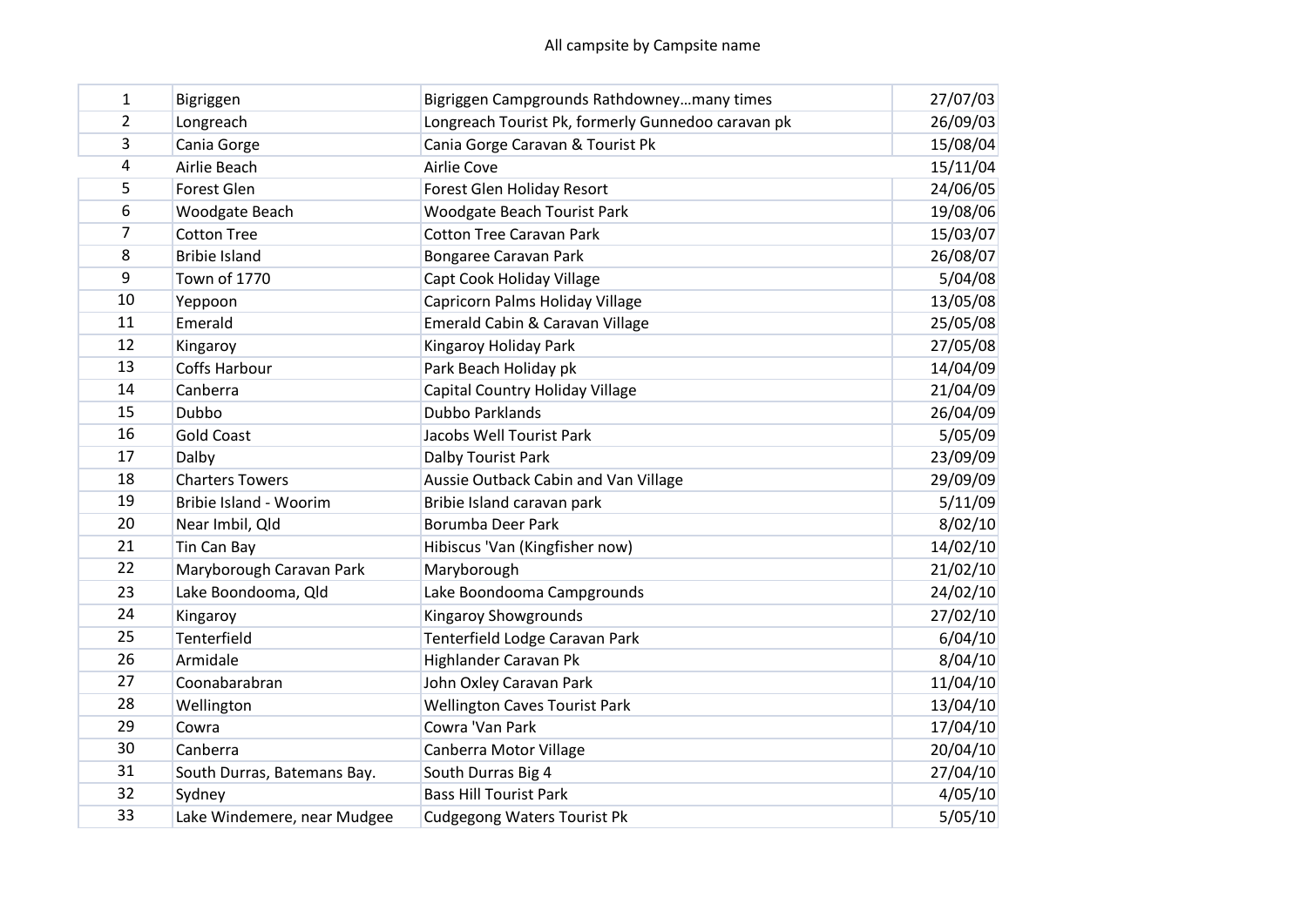| 34 | Narrabri                     | <b>Highway Tourist Park</b>                  | 13/05/10 |
|----|------------------------------|----------------------------------------------|----------|
| 35 | Lightning Ridge              | lightning Ridge Hotel Motel and Caravan Park | 15/05/10 |
| 36 | St George                    | St George Caravan Park                       | 18/05/10 |
| 37 | Roma                         | Big Rig Caravan Park                         | 20/05/10 |
| 38 | Possum Park, Near Miles      | Possum Park                                  | 22/05/10 |
| 39 | Laidley                      | Lake Dyer Caravan and Camping                | 29/07/10 |
| 40 | <b>Crows Nest</b>            | Crows Nest Caravan park                      | 2/08/10  |
| 41 | Murgon - Bjelke-Petersen Dam | <b>Yallakool Tourist Pk</b>                  | 8/08/10  |
| 42 | Biggenden                    | Mountain View caravan pk                     | 11/08/10 |
| 43 | <b>Burnett Heads</b>         | Lighthouse Holiday park                      | 15/08/10 |
| 44 | <b>Burrum Heads</b>          | <b>Hillcrest Caravan Park</b>                | 22/08/10 |
| 45 | Kilkivan                     | Kilkivan Bush Camping                        | 30/08/10 |
| 46 | <b>Crows Nest</b>            | Crows Nest Caravan park                      | 2/09/10  |
| 47 | Stanthorpe                   | Sommerville Valley                           | 11/11/10 |
| 48 | <b>Brunswick Heads</b>       | <b>Terrace Reserve Holiday Park</b>          | 20/03/11 |
| 49 | Tenterfield                  | Tenterfield Lodge Caravan Park               | 23/03/11 |
| 50 | Copeton Dam - Inverell       | Northern Shores Campground                   | 24/03/11 |
| 51 | Manilla                      | Rivergum Caravan Pk                          | 28/03/11 |
| 52 | Rylestone                    | Rylestone Caravan park                       | 1/04/11  |
| 53 | Sydney - Parklea             | Sydney Gateway Tourist park                  | 2/04/11  |
| 54 | Lane Cove, Macquarie Park    | Lane Cove River Tourist park                 | 10/04/11 |
| 55 | Moss Vale                    | Moss Vale Village                            | 16/04/11 |
| 56 | Boorowa                      | Boorowa caravan park                         | 1/05/11  |
| 57 | Forbes                       | Apex Caravan Park                            | 3/05/11  |
| 58 | Wellington                   | <b>Wellington Caves Tourist Complex</b>      | 6/05/11  |
| 59 | Dunedoo                      | Dunedoo Caravan Park                         | 9/05/11  |
| 60 | Gunnedah                     | Gunnedah Caravan Park                        | 11/05/11 |
| 61 | Moree                        | Gwydir Carapark                              | 13/05/11 |
| 62 | Glen Innes                   | Glen Rest Caravan Pk                         | 15/05/11 |
| 63 | Glen Innes                   | Poplar Caravan Park                          | 15/05/11 |
| 64 | Glen Innes                   | Three Waters High Country Holiday Park       | 17/05/11 |
| 65 | Casino                       | Casino Village Caravan Pk                    | 21/05/11 |
| 66 | <b>Brunswick Heads</b>       | Massey Green Holiday Park                    | 24/05/11 |
|    |                              |                                              |          |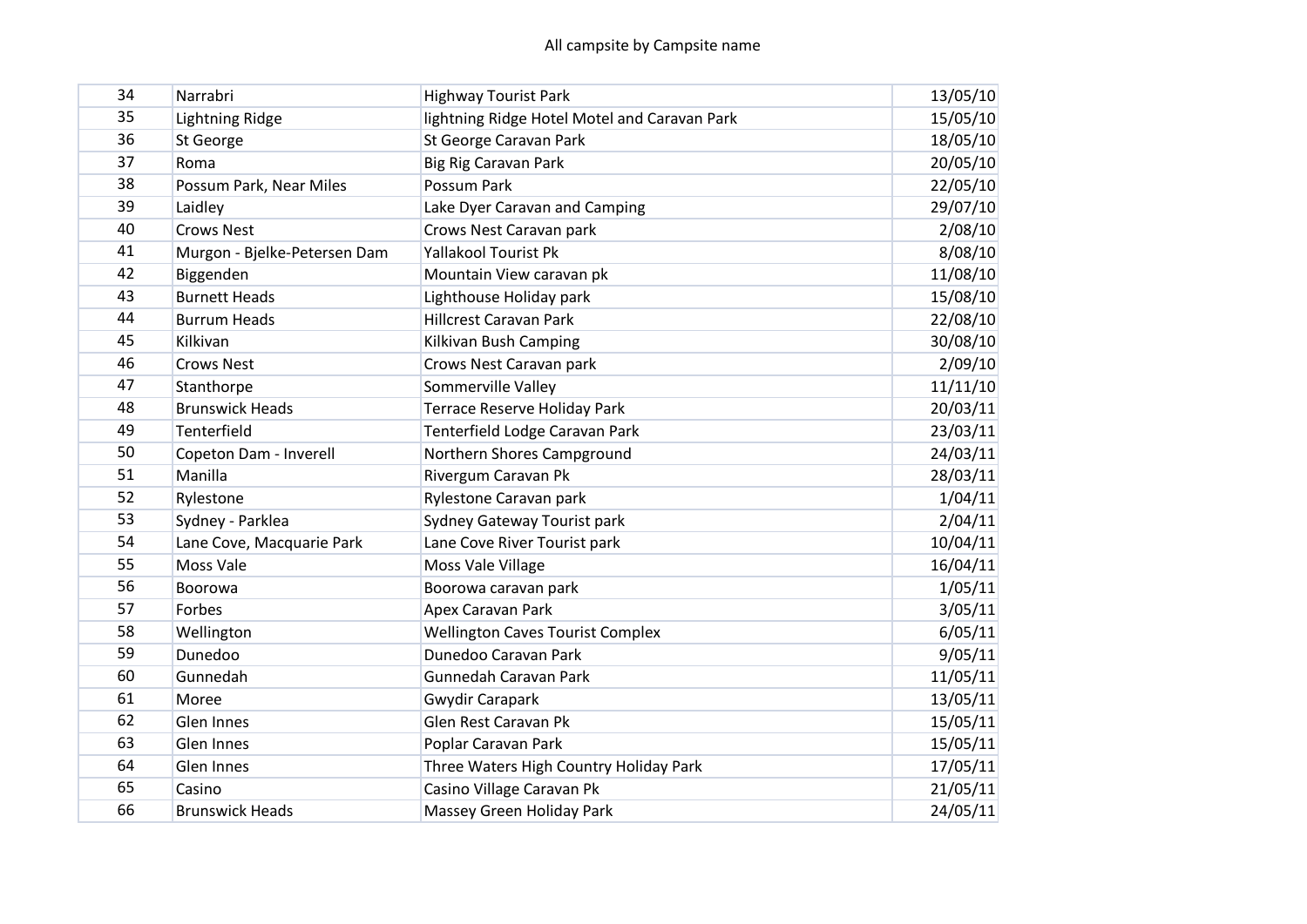| 67 | <b>Booreen Point</b>           | Booreen Point Campground           | 12/07/11 |
|----|--------------------------------|------------------------------------|----------|
| 68 | Near Imbil, Qld                | Borumba Deer Park                  | 15/07/11 |
| 69 | Biggenden                      | Mountain View Caravan Park         | 18/07/11 |
| 70 | Gympie - Kia Ora (25km ne)     | Standown park                      | 20/07/11 |
| 71 | <b>Burrum Heads</b>            | Hillcrest Caravan park             | 23/07/11 |
| 72 | <b>Crows Nest</b>              | Crows Nest Caravan park            | 16/09/11 |
| 73 | Jondaryan                      | Jondaryan Woolshed                 | 23/09/11 |
| 74 | Goondiwindi                    | Goondiwindi Tourist Park           | 26/09/11 |
| 75 | Lake Coolmunda- near Inglewood | Lake Coolmunda caravan park        | 30/09/11 |
| 76 | Stanthorpe                     | Top of Town Tourist Park           | 2/10/11  |
| 77 | Tenterfield                    | Tenterfield Lodge caravan park     | 14/12/11 |
| 78 | <b>Bingara</b>                 | Bingara Riverside Caravan Pk       | 16/12/11 |
| 79 | Coonabarabran                  | John Oxley Caravan Park            | 17/12/11 |
| 80 | Mudgee                         | Riverside Caravan Park             | 20/12/11 |
| 81 | Lithgow                        | Lithgow Tourist and Van Park       | 22/12/11 |
| 82 | Camden                         | Poplar Caravan Pk                  | 23/12/11 |
| 83 | Lithgow                        | Lithgow tourist Park               | 28/12/11 |
| 84 | Coonabarabran                  | John Oxley Caravan Park            | 30/12/11 |
| 85 | <b>Barraba</b>                 | Barraba Caravan Park               | 3/01/12  |
| 86 | Inverell                       | <b>Inverell Caravan Park</b>       | 4/01/12  |
| 87 | Stanthorpe                     | Top of Town Tourist Park           | 8/01/12  |
| 88 | <b>Brunswick Heads</b>         | Massey Green Holiday Pk            | 13/02/12 |
| 89 | Yamba                          | <b>Blue Dolphin Holiday Resort</b> | 20/02/12 |
| 90 | <b>Evans Head</b>              | <b>Silver Sands Holiday Park</b>   | 24/02/12 |
| 91 | Lennox Heads                   | Lake Ainsworth Holiday Park        | 2/03/12  |
| 92 | Maryborough                    | The Wallace Hotel Motel and CP     | 6/05/12  |
| 93 | Redcliffe                      | Redcliffe Showgrounds              | 8/05/12  |
| 94 | Stanthorpe                     | Top of Town Tourist park           | 15/06/12 |
| 95 | Goondiwindi                    | Goondiwindi Tourist Park           | 17/06/12 |
| 96 | St George                      | <b>Pelican Rest</b>                | 19/06/12 |
| 97 | <b>Lightning Ridge</b>         | Opal Caravan pk                    | 21/06/12 |
| 98 | Narrabri                       | Big Sky Caravan Pk                 | 23/06/12 |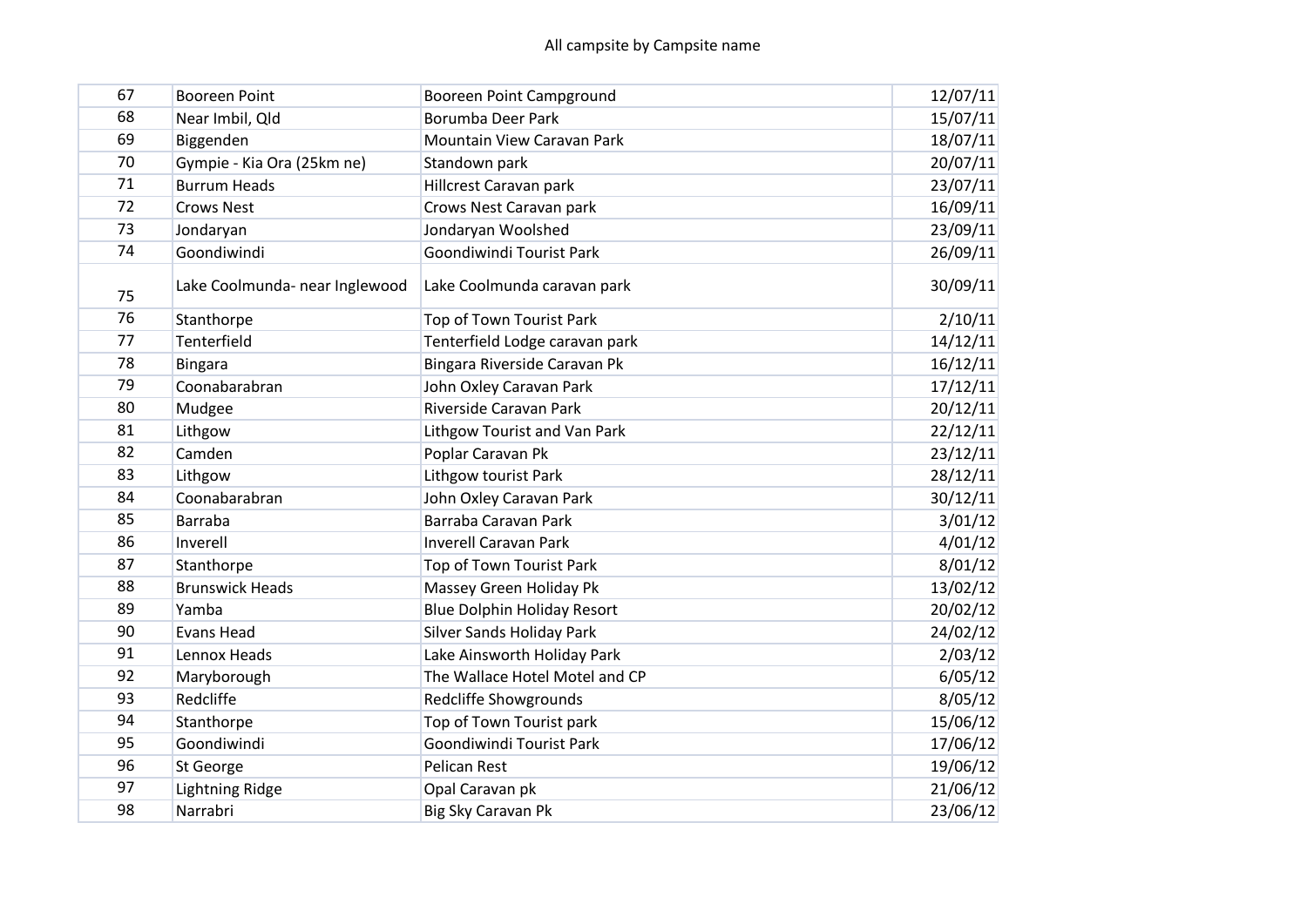| 99  | Dunedoo                   | Dunedoo Caravan Park                              | 25/06/12 |
|-----|---------------------------|---------------------------------------------------|----------|
| 100 | Sandy Hollow              | <b>Sandy Hollow Tourist Park</b>                  | 28/06/12 |
| 101 | Lane Cove, Macquarie Park | Lane Cove River Tourist Park                      | 30/06/12 |
| 102 | Goulburn                  | Goulburn South Caravan park                       | 9/07/12  |
| 103 | Junee                     | <b>Junee Tourist Park</b>                         | 10/07/12 |
| 104 | Hay                       | Hay Caravan Park                                  | 14/07/12 |
| 105 | Mildura                   | All Seasons Holiday Park                          | 15/07/12 |
| 106 | Berri                     | Berri Riverside caravan pk                        | 16/07/12 |
| 107 | Crystal Brook             | Crystal Brook caravan park.                       | 19/07/12 |
| 108 | Berri                     | <b>Berri Tourist Park</b>                         | 26/07/12 |
| 109 | Mildura                   | Apex Caravan park                                 | 28/07/12 |
| 110 | Swan Hill                 | Swan Hill Holiday Park                            | 31/07/12 |
| 111 | Echuca                    | Echuca Holiday Park                               | 2/08/12  |
| 112 | Jerilderie                | Jerilderie Motel & Caravan Park                   | 4/08/12  |
| 113 | Junee                     | <b>Junee Tourist Park</b>                         | 5/08/12  |
| 114 | Goulburn                  | Goulburn South Caravan Park                       | 7/08/12  |
| 115 | Lane Cove, Macquarie Park | Lane Cove River Tourist Park                      | 8/08/12  |
|     | <b>Bathurst</b>           | BIG4 Bathurst Panorama Holiday Park               | 15/08/12 |
| 116 |                           | <b>Holiday Park</b>                               |          |
| 117 | Wellington                | <b>Wellington Caves Tourist Complex</b>           | 16/08/12 |
| 118 | Coonabarabran             | John Oxley Caravan Park                           | 18/08/12 |
| 119 | Manilla                   | Rivergums Caravan Pk                              | 21/08/12 |
| 120 | Inverell                  | <b>Inverell Caravan Park</b>                      | 22/08/12 |
| 121 | <b>Texas</b>              | <b>Texas Van Park</b>                             | 26/08/12 |
|     | Stanthorpe                |                                                   |          |
| 122 | Stanthorpe                | Top of Town Tourist park                          | 27/08/12 |
| 123 | <b>Crows Nest</b>         | Crows Nest Caravan park                           | 17/09/12 |
| 124 | Stanthorpe                | Top of Town Tourist park                          | 24/09/12 |
| 125 | <b>Ballina</b>            | Lakeside Holiday park                             | 5/02/13  |
| 126 | Arrawarra, Woolgoolga     | Lorikeet Tourist Park & Home Village              | 6/02/13  |
| 127 | Port Macquarie            | Leisure Tourist Park                              | 9/02/13  |
| 128 | <b>Twelve Mile Creek</b>  | Australian Motorhomes Tourist Park and Fish Farm. | 11/02/13 |
| 129 | Lane Cove, Macquarie Park | Lane Cove River Tourist Park                      | 12/02/13 |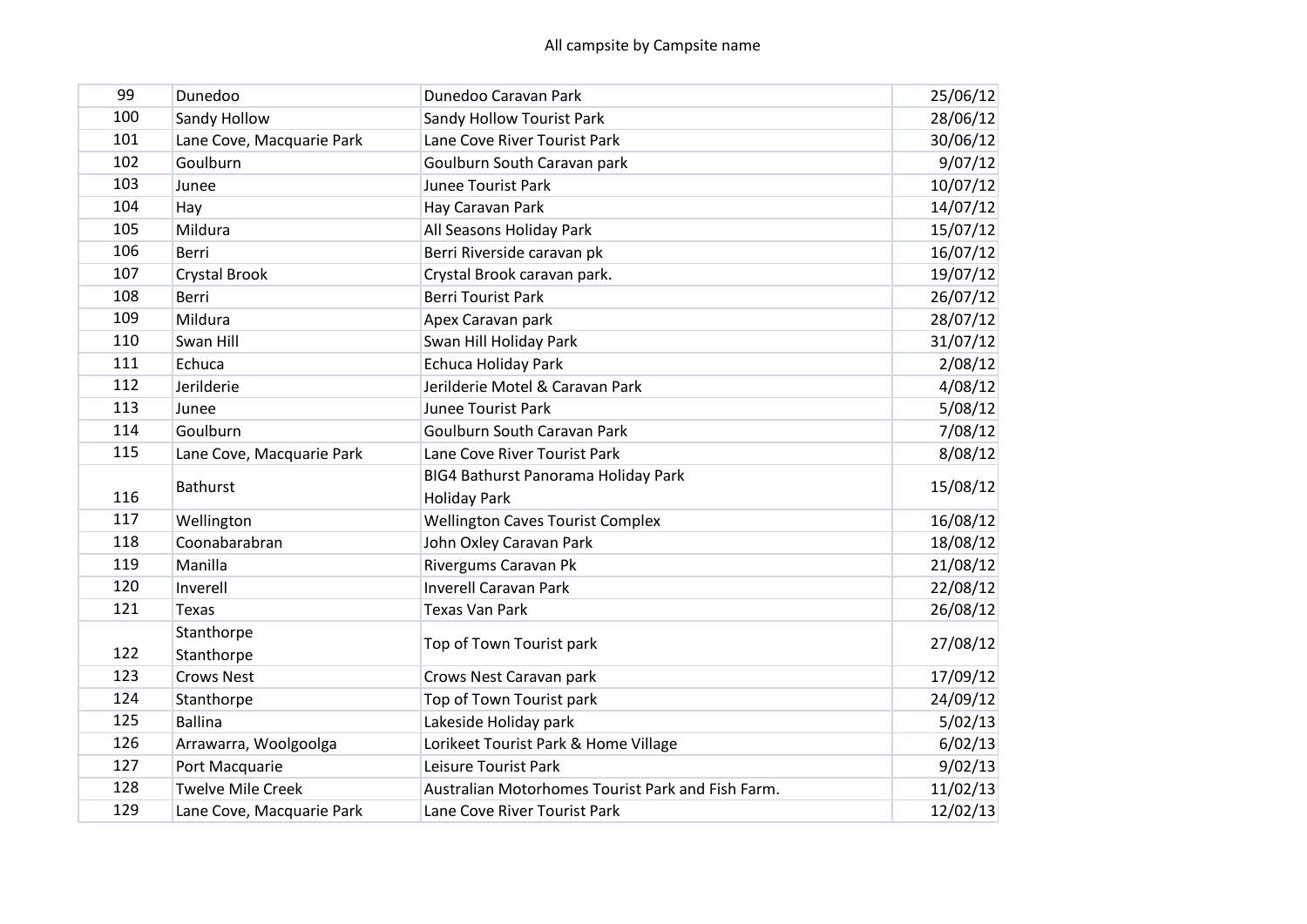| 130 | Moss Vale                 | Moss Vale Village Caravan Park              | 19/02/13 |
|-----|---------------------------|---------------------------------------------|----------|
| 131 | Boorowa                   | Boorowa Caravan Pk                          | 21/02/13 |
| 132 | Forbes                    | Apex Riverside Tourist pk                   | 23/02/13 |
| 133 | Dubbo                     | Dubbo City Caravan Pk                       | 26/02/13 |
| 134 | Coonabarabran             | John Oxley Caravan pk                       | 2/03/13  |
| 135 |                           |                                             |          |
| 136 | Lake Keepit               | Lake Keepit State Park                      | 4/03/13  |
| 137 | Inverell                  | <b>Inverell Caravan Park</b>                | 8/03/13  |
|     | Stanthorpe                | Top of Town Tourist Park                    | 11/03/13 |
| 138 | Warwick                   | Lake Leslie Tourist Pk                      | 7/05/13  |
| 139 | Goondiwindi               | Goondiwindi Tourist Park                    | 8/05/13  |
| 140 | St George                 | Pelicans Rest Caravan Park                  | 11/05/13 |
| 141 | <b>Lightning Ridge</b>    | Opel Caravan Park                           | 13/05/13 |
| 142 | St George                 | <b>Pelican Rest</b>                         | 16/05/13 |
| 143 | Possum Park, Near Miles   | Possum Park                                 | 18/05/13 |
| 144 | Bell                      | <b>Bells n Whistles</b>                     | 20/05/13 |
| 145 | Murgon                    | <b>Yallakool Tourist Pk</b>                 | 23/05/13 |
| 146 | Biggenden                 | Mountain View Caravan Pk                    | 28/05/13 |
| 147 | Tin Can Bay               | Tin Can Bay Tourist Park                    | 30/05/13 |
| 148 | <b>Evans Head</b>         | <b>Silver Sands Holiday Park</b>            | 23/07/13 |
| 149 | Tenterfield               | Tenterfield Lodge Caravan park              | 3/09/13  |
| 150 | Armidale                  | <b>Armidale Tourist Park</b>                | 4/09/13  |
| 151 | Tamworth                  | <b>Austin Tourist Park.</b>                 | 7/09/13  |
| 152 | Lake Keepit               | Lakeside Caravan pk, Lake Keepit State Park | 9/09/13  |
| 153 | Coonabarabran             | John Oxley Caravan Park                     | 13/09/13 |
| 154 | Dunedoo                   | Dunedoo Caravan Pk                          | 16/09/13 |
| 155 | Lithgow                   | <b>Lithgow Tourist Park</b>                 | 17/09/13 |
| 156 | Lane Cove, Macquarie Park | Lane Cove River Tourist Park                | 18/09/13 |
| 157 | Moss Vale                 | Moss Vale Village Caravan Pk                | 25/09/13 |
| 158 | Lane Cove, Macquarie Park | Lane Cove River Tourist park                | 30/09/13 |
| 159 | <b>Twelve Mile Creek</b>  | Australian Motorhome and Caravan Pk         | 8/10/13  |
| 160 | Karuah                    | Karuah Jetty Big4                           | 9/10/13  |
| 161 | Old Bar Beach             | Lanis on the beach                          | 11/10/13 |
| 162 | Moonee Beach              | Moonee Beach Holiday Park                   | 18/10/13 |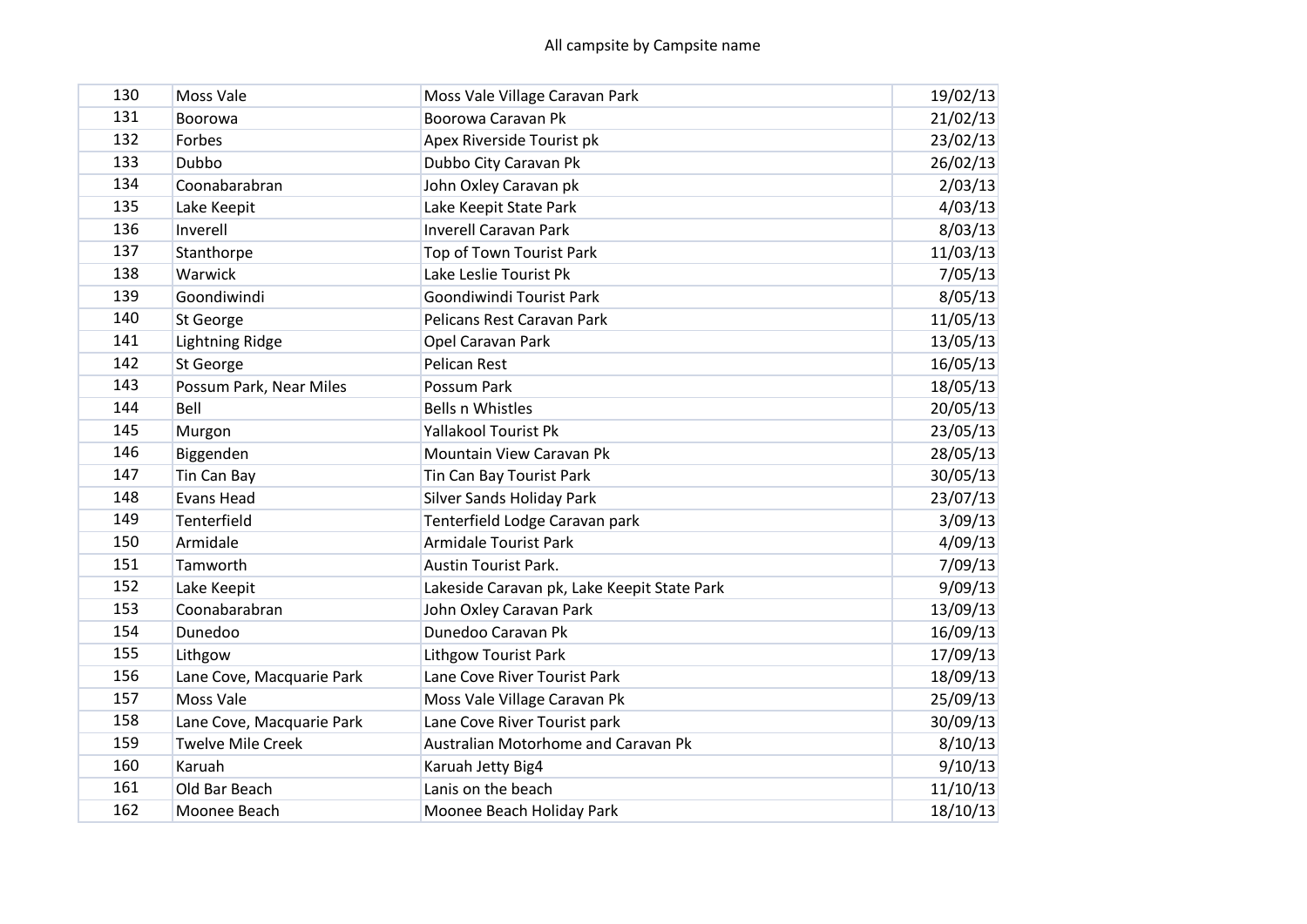| 163 | <b>Evans Head</b>         | <b>Silver Sands Tourist Park</b> | 25/10/13 |
|-----|---------------------------|----------------------------------|----------|
| 164 | <b>Evans Head</b>         | <b>Silver Sands</b>              | 30/01/14 |
| 165 | Moonee Beach              | Moonee Beach Caravan Pk          | 6/02/14  |
| 166 | Kempsey                   | <b>Kempsey Showgrounds</b>       | 11/02/14 |
| 167 | Coopernook                | Coopernook Forest Campground     | 13/02/14 |
| 168 | Toukley                   | Canton Beach Holiday Park        | 15/02/14 |
| 169 | Lane Cove, Macquarie Park | Lane Cove River Tourist Park     | 18/02/14 |
| 170 | <b>Broke</b>              | McNamara Park                    | 25/02/14 |
| 171 | Dunedoo                   | Dunedoo Caravan Park             | 27/02/14 |
| 172 | Mendooran                 | Mendooran Free Campground        | 28/02/14 |
| 173 | Coonabarabran             | John Oxley Caravan Park.         | 3/03/14  |
| 174 | Lake Keepit               | Lake Keepit State Park           | 4/03/14  |
| 175 | <b>Bingara</b>            | <b>Gwydir River Campgrounds</b>  | 7/03/14  |
| 176 | Ashford                   | <b>Ashford Caravan Park</b>      | 9/03/14  |
| 177 | <b>Texas</b>              | Les Myers Rest Area              | 11/03/14 |
| 178 | Nobbys Pub Rest Area      | Nobbys Pub Rest Area             | 13/03/14 |
| 179 | <b>Heifer Creek</b>       | <b>Theiss Memorial Park</b>      | 29/04/14 |
| 180 | Passmore Reserve          | Passmore Reserve                 | 1/05/14  |
| 181 | <b>Crows Nest</b>         | Crows Nest Caravan pk            | 2/05/14  |
| 182 | Cooyar                    | <b>Cooyar Swinging Bridge</b>    | 4/05/14  |
| 183 | Chinchilla                | Chinchilla Weir Camping Area     | 6/05/14  |
| 184 | Possum Park, near Miles   | Possum Park                      | 8/05/14  |
| 185 | Isla Gorge                | Isla Gorge Nat Park              | 10/05/14 |
| 186 | Goovigen                  | Goovigen Showgrounds             | 13/05/14 |
| 187 | Calliope River            | Calliope River Campground        | 15/05/14 |
| 188 | Gin Gin                   | <b>Gin Gin Showgrounds</b>       | 17/05/14 |
| 189 | Bundaberg                 | <b>Big4 Cane Village</b>         | 21/05/14 |
| 190 | Biggenden                 | Mountain View Caravan park.      | 24/05/14 |
| 191 | <b>Heifer Creek</b>       | <b>Theiss Memorial Park</b>      | 1/07/14  |
| 192 | Nobbys Pub Rest Area      | Nobby Pub Rest Area              | 2/07/14  |
| 193 | Millmerran                | Millmerran Showgrounds           | 5/07/14  |
| 194 | Jimbour                   | Jimbour Rest Area                | 7/07/14  |
| 195 | Chinchilla                | Chinchilla Weir                  | 8/07/14  |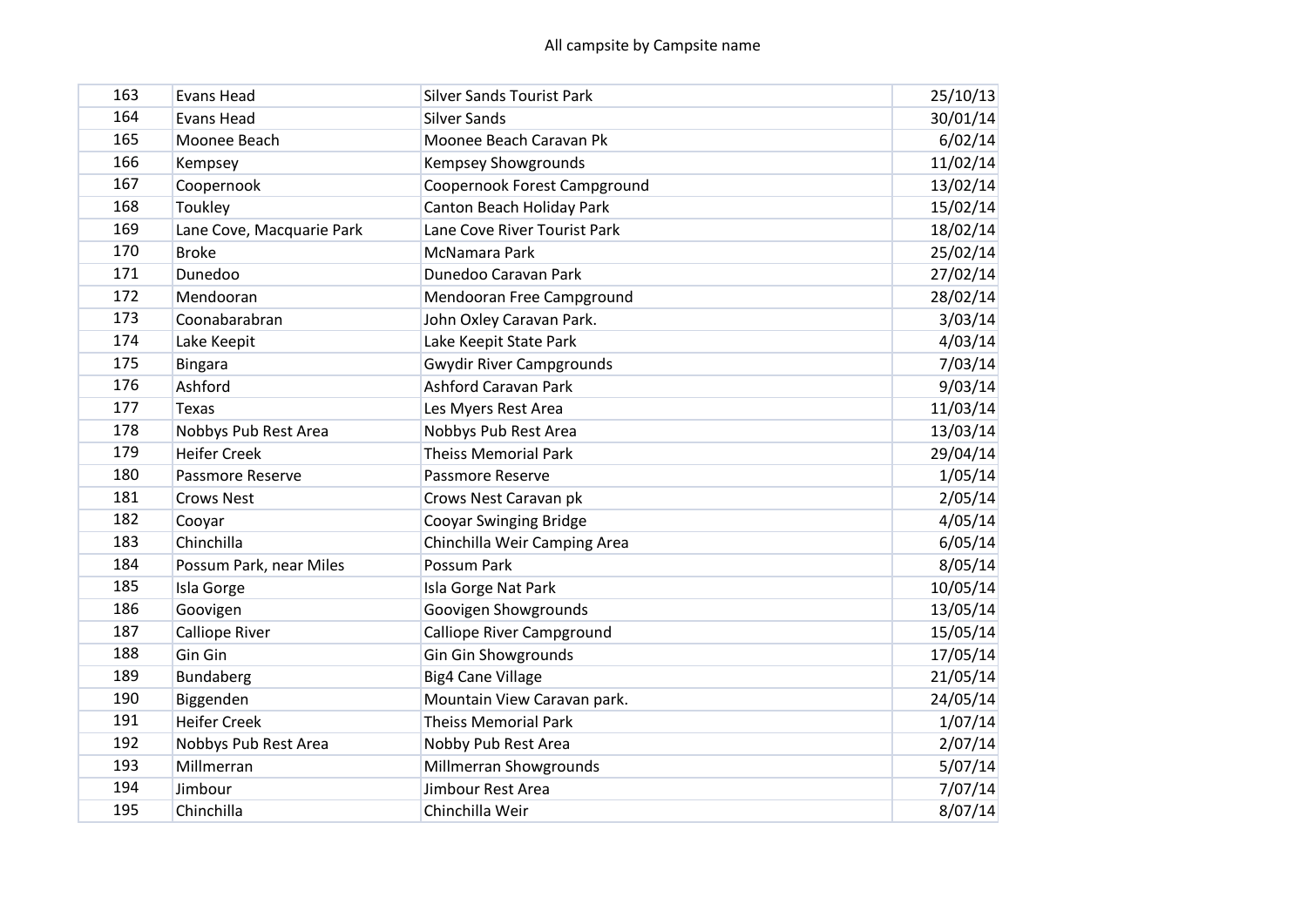| 196 | Wallumbilla               | Wallumbilla Showgrounds            | 11/07/14 |
|-----|---------------------------|------------------------------------|----------|
| 197 | Muckadilla                | Muckadilla Community Pk            | 13/07/14 |
| 198 | Morven                    | <b>Morven Recreation Grounds</b>   | 14/07/14 |
| 199 | Charleville               | Charleville Bush Caravan Park      | 15/07/14 |
| 200 | Wyandra                   | Wyandra Free Camp                  | 18/07/14 |
| 201 | Cunnamulla                | Warrego Riverside Tourist Park     | 20/07/14 |
| 202 | <b>Bollon</b>             | <b>Wallum Ck Free Camp</b>         | 22/07/14 |
| 203 | St George                 | Pelican Rest Tourist Pk            | 24/07/14 |
| 204 | Nindigully                | Nindigully Pub Free Camp           | 26/07/14 |
| 205 | Bungunya                  | Bungunya Park                      | 28/07/14 |
| 206 | Yelarbon                  | <b>Yelarbon Recreation Grounds</b> | 29/07/14 |
| 207 | Nobbys Pub Rest Area      | Rudds Pub Rest Area                | 1/08/14  |
| 208 | <b>Heifer Creek</b>       | Thiess Memorial rest area          | 3/08/14  |
| 209 | Rathdowney                | <b>EM Tilley Park</b>              | 2/09/14  |
| 210 | Nobbys Pub Rest Area      | Nobbys Pub Rest Area               | 4/09/14  |
| 211 | <b>Cecil Plains</b>       | <b>Cecil Plains</b>                | 5/09/14  |
| 212 | Bowenville                | <b>Bowenville Reserve</b>          | 8/09/14  |
| 213 | Wooroolin                 | <b>Wooroolin Rest Area</b>         | 9/09/14  |
| 214 | Kinbombi Falls            | Kinbombi Falls Campground          | 10/09/14 |
| 215 | Goomeri                   | Goomeri Show-grounds               | 12/09/14 |
| 216 | Cooyar                    | Cooyar Swinging Bridge Park        | 15/09/14 |
| 217 | Benarkin                  | Benarkin Railway Free Camp         | 17/09/14 |
| 218 | Mullumbimby               | Mullumbimby Showground             | 1/12/14  |
| 219 | Maclean                   | <b>Maclean Showgrounds</b>         | 2/12/14  |
| 220 | Bellingen                 | <b>Bellingen Showgrounds</b>       | 5/12/14  |
| 221 | Kempsey                   | <b>Kempsey Showgrounds</b>         | 10/12/14 |
| 222 | <b>Taree</b>              | <b>Taree Showgrounds</b>           | 13/12/14 |
| 223 | <b>Bulahdelah</b>         | <b>Bulahdelah Lions Park</b>       | 16/12/14 |
| 224 | Morisset                  | <b>Morisset Show Grounds</b>       | 18/12/14 |
| 225 | Lane Cove, Macquarie Park | Lane Cove River Tourist Park       | 23/12/14 |
| 226 | Morisset                  | <b>Morisset Show Grounds</b>       | 30/12/14 |
| 227 | <b>Broke</b>              | McNamara Park                      | 2/01/15  |
| 228 | Casillis                  | <b>Casillis Bowling Club</b>       | 4/01/15  |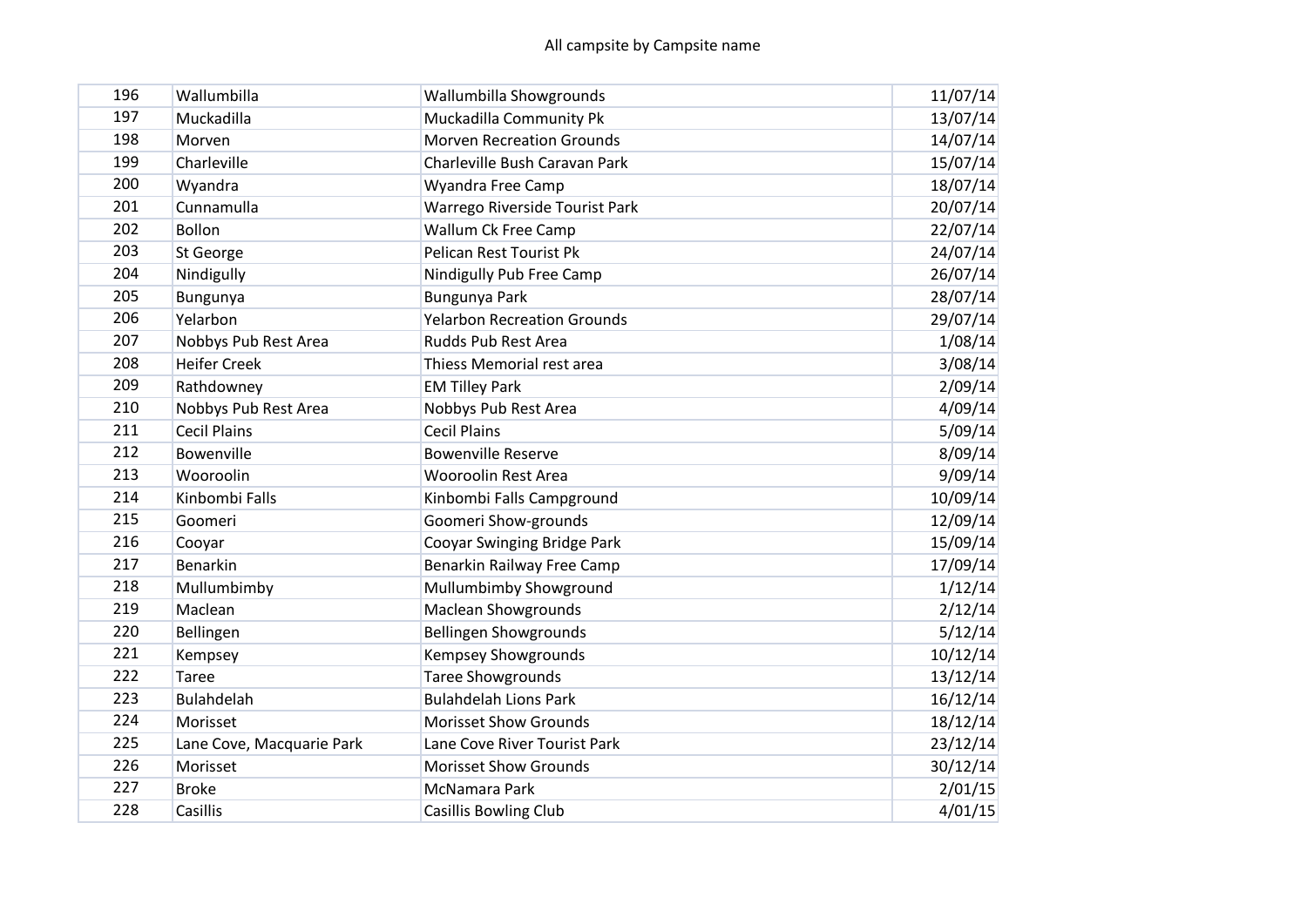| 229 | Dunedoo                   | Dundeoo Caravan park                     | 5/01/15  |
|-----|---------------------------|------------------------------------------|----------|
| 230 | Binnaway                  | Pumphouse Camp Reserve                   | 7/01/15  |
| 231 | Gunnedah                  | Gunnedah RV Pk (Showgrounds)             | 9/01/15  |
| 232 | <b>Barraba</b>            | Barraba Lions Rest Area                  | 11/01/15 |
| 233 | Warialda                  | Warialda Caravan park                    | 12/01/15 |
| 234 | Yetman                    | Yetman caravan park                      | 13/01/15 |
| 235 | Yelarbon                  | <b>Yelarbon Recreation Grounds</b>       | 15/01/15 |
| 236 | Inglewood                 | Inglewood RV Park                        | 16/01/15 |
| 237 | Nobby                     | Rudds Pub Rest Area                      | 18/01/15 |
| 238 | Laidley                   | Laidley Show grounds                     | 19/01/15 |
| 239 | Laidley                   | Laidley Showgrounds                      | 19/01/15 |
| 240 | Laidley                   | Laidley Showgrounds                      | 26/03/15 |
| 241 | <b>Heifer Creek</b>       | <b>Theiss Memorial Park</b>              | 27/03/15 |
| 242 | Nobby                     | <b>Rudds Pub</b>                         | 28/03/15 |
| 243 | Yelarbon                  | <b>Yelarbon Recreation Grounds</b>       | 29/03/15 |
| 244 | Yetman                    | Yetman caravan park                      | 31/03/15 |
| 245 | Warialda                  | Warialda Caravan Park                    | 2/04/15  |
| 246 | <b>Bingara</b>            | <b>Gwydir River Camp</b>                 | 6/04/15  |
| 247 | <b>Barraba</b>            | <b>Glenriddle Recreation Pk</b>          | 8/04/15  |
| 248 | Gunnedah                  | Gunnedah RV Pk (Showgrounds)             | 9/04/15  |
| 249 | Wallabadah                | <b>First Settlers Memorial Park</b>      | 11/04/15 |
| 250 | Jerrys Plains             | Jerrys Plains Recreation Grounds         | 12/04/15 |
| 251 | Morisset                  | Morisset Showgrounds                     | 13/04/15 |
| 252 | Lane Cove, Macquarie Park | Lane Cove River Tourist Park             | 15/04/15 |
| 253 | Canberra                  | <b>EPIC (Exibition Park in Canberra)</b> | 23/04/15 |
| 254 | Boorowa                   | Boorowa Caravan Park                     | 29/04/15 |
| 255 | Wellington                | Wellington Caves Caravan Park            | 30/04/15 |
| 256 | Binnaway                  | Pumphouse Campground Reserve             | 2/05/15  |
| 257 | Gunnadah                  | <b>Gunnedah RV Park</b>                  | 4/05/15  |
| 258 | Glenriddle-Barraba        | <b>Glen Riddle Recreation Reserve</b>    | 6/05/15  |
| 259 | Yetman                    | Yetman Caravan Park                      | 9/05/15  |
| 260 | Yelarbon                  | <b>Yelarbon Recreation Grounds</b>       | 11/05/15 |
| 261 | Leyburn                   | Leyburn Recreation Ground                | 12/05/15 |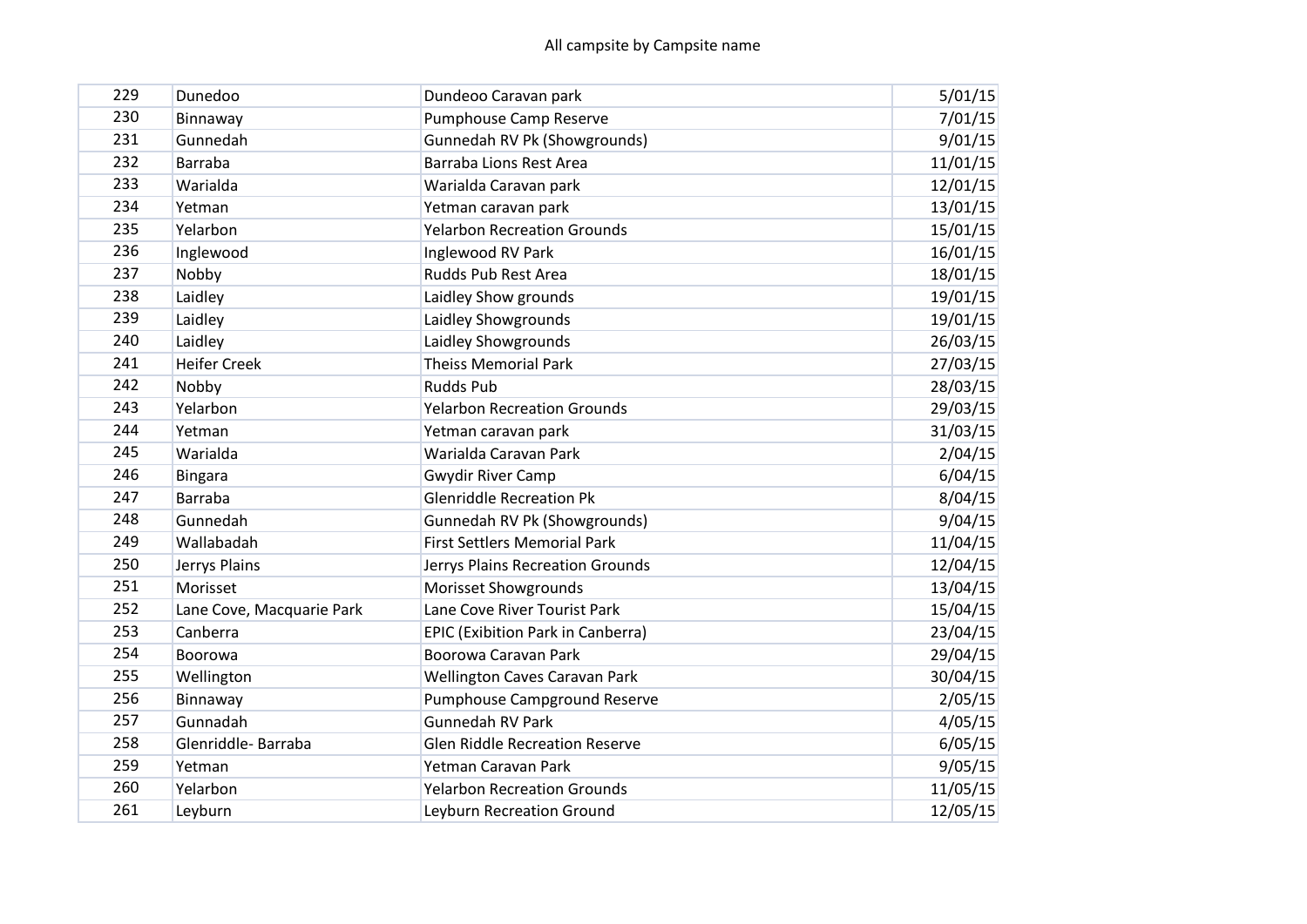| 262 | Laidley                   | Laidley Showgrounds                     | 13/05/15 |
|-----|---------------------------|-----------------------------------------|----------|
| 263 | Cooroy                    | Cooroy 'No Worries' RV Park             | 19/06/15 |
| 264 | Kandanga                  | Kandanga RV Park                        | 21/06/15 |
| 265 | Maclean                   | <b>Maclean Showgrounds</b>              | 9/09/15  |
| 266 | Urunga Heads              | Urunga Heads Holiday Parks              | 11/09/15 |
| 267 | Coopernook                | Coopernook Forest Campground            | 14/09/15 |
| 268 | <b>Bulahdelah</b>         | <b>Apex Park</b>                        | 16/09/15 |
| 269 | Morisset                  | <b>Morisset Showgrounds</b>             | 17/09/15 |
| 270 | Lane Cove, Macquarie Park | Lane Cove River Tourist Park            | 21/09/15 |
| 271 | Wallerawang               | Lake Wallace Camp Area                  | 29/09/15 |
| 272 | Dunedoo                   | Dunedoo caravan park                    | 30/09/15 |
| 273 | Premer                    | Premer Lions Park Camp area             | 2/10/15  |
| 274 | Gunnedah                  | <b>Gunnedah RV Park</b>                 | 3/10/15  |
| 275 | Glenriddle - Barraba      | <b>Glen Riddle Recreation Park</b>      | 6/10/15  |
| 276 | Coolatai                  | Coolatai Hall/tennis courts campground. | 6/10/15  |
| 277 | Yelarbon                  | <b>Yelarbon Recreation Grounds</b>      | 8/10/15  |
| 278 | Nindigully Pub            | Nindigully Pub Campsite                 | 10/10/15 |
| 279 | Surat                     | <b>Surat Fishermans Park</b>            | 11/10/15 |
| 280 | Meandarra                 | <b>Brigalow Ck Campground</b>           | 13/10/15 |
| 281 | Tara                      | Settlers Park Campgrounds               | 15/10/15 |
| 282 | Bowenville                | <b>Bowenville Reserve</b>               | 16/10/15 |
| 283 | Kilcoy                    | <b>ANZAC Park</b>                       | 17/10/15 |
| 284 | Scarborough               | Scarborogh Holiday Village              | 19/10/15 |
| 285 | Nobby                     | Nobby Rest Area                         | 29/12/15 |
| 286 | Stanthorpe                | Top of the Town Tourist Park            | 30/12/15 |
| 287 | Kandanga                  | Kandanga RV Park                        | 26/01/16 |
| 288 | Goomeri                   | Goomeri Showgrounds                     | 28/01/16 |
| 289 | Biggenden                 | Mountain View Caravan Pk                | 30/01/16 |
| 290 | Gin Gin                   | <b>Gin Gin Showgrounds</b>              | 31/01/16 |
| 291 | Biggenden                 | <b>Mountain View Tourist Park</b>       | 3/02/16  |
| 292 | Lake Barambah             | Yallakool Rec' Park                     | 4/02/16  |
| 293 | Wooroolin                 | <b>Wooroolin Rest Area</b>              | 7/02/16  |
| 294 | Kumbia                    | Kumbia Apex Rest Area                   | 8/02/16  |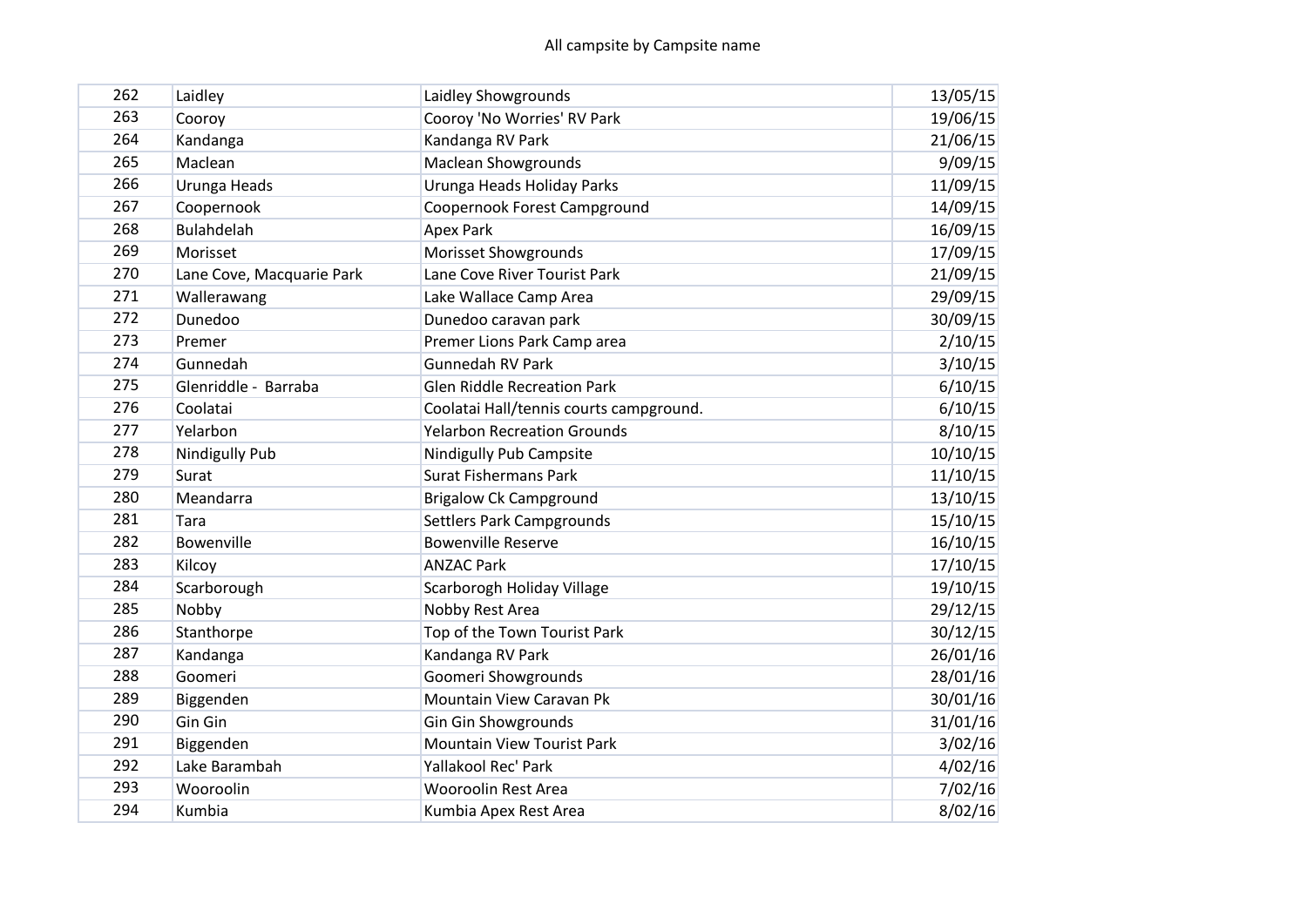| 295 | Nanango                   | Nanango Showgrounds                | 9/02/16  |
|-----|---------------------------|------------------------------------|----------|
| 296 | <b>Benarkin</b>           | First Settlers RV Park.            | 11/02/16 |
| 297 | Kilcoy                    | <b>ANZAC Park RV camp</b>          | 12/02/16 |
| 298 | Kilcoy                    | <b>Kilcoy Showgrounds</b>          | 13/02/16 |
| 299 | Nobby                     | Nobby Town Campsite                | 29/03/16 |
| 300 | Karara                    | Karara Rec Park                    | 30/03/16 |
| 301 | Yelarbon                  | <b>Yelarbon Recreation Grounds</b> | 31/03/16 |
| 302 | North Star                | North Star Sports Club             | 2/04/16  |
| 303 | Warialda                  | Warialda Caravan Pk                | 3/04/16  |
| 304 | Glenriddle - Barraba      | Glenriddle Campgrounds             | 5/04/16  |
| 305 | Gunnedah                  | Gunnedah RV Pk                     | 7/04/16  |
| 306 | Coonabarabran             | John Oxley Caravan Pk              | 9/04/16  |
| 307 | <b>Broke</b>              | McNamara Pk                        | 13/04/16 |
| 308 | Morisset                  | Morisset Showgrounds               | 15/04/16 |
| 309 | Lane Cove, Macquarie Park | Lane Cove River Tourist Park       | 17/04/16 |
| 310 | Morisset                  | <b>Morisset Showgrounds</b>        | 24/04/16 |
| 311 | <b>Bulahdelah</b>         | <b>Bulahdelah Bowling Club</b>     | 26/04/16 |
| 312 | Coopernook                | Coopernook Forest Campground       | 27/04/16 |
| 313 | Kempsey                   | <b>Kempsey Showgrounds</b>         | 29/04/16 |
| 314 | Urunga Heads              | Urunga Heads Caravan Park          | 2/05/16  |
| 315 | Grafton                   | <b>Grafton Showgrounds</b>         | 4/05/16  |
| 316 | <b>Brooms Head</b>        | <b>Brooms Head Caravan Park</b>    | 6/05/16  |
| 317 | Alstonville               | Alstonville Showgrounds            | 10/05/16 |
| 318 | Kandanga                  | Kandanga RV Park                   | 21/06/16 |
| 319 | Biggenden                 | Biggenden RV Stop Over             | 23/06/16 |
| 320 | Gin Gin                   | Gin Gin Showgrounds                | 24/06/16 |
| 321 | Calliope                  | Calliope River Camp, Northside.    | 27/06/16 |
| 322 | Mount Morgan              | Silver Wattle Caravan park         | 29/06/16 |
| 323 | Duaringa                  | Mackenzie Park                     | 1/07/16  |
| 324 | Emerald                   | Emerald Cabin & Caravan Village    | 2/07/16  |
| 325 | Jericho                   | <b>Redbank Park Camping Ground</b> | 4/07/16  |
| 326 | <b>Barcaldine</b>         | <b>Barcaldine RV Camp</b>          | 6/07/16  |
| 327 | Ilfracombe                | <b>Ilfracombe Caravan Park</b>     | 7/07/16  |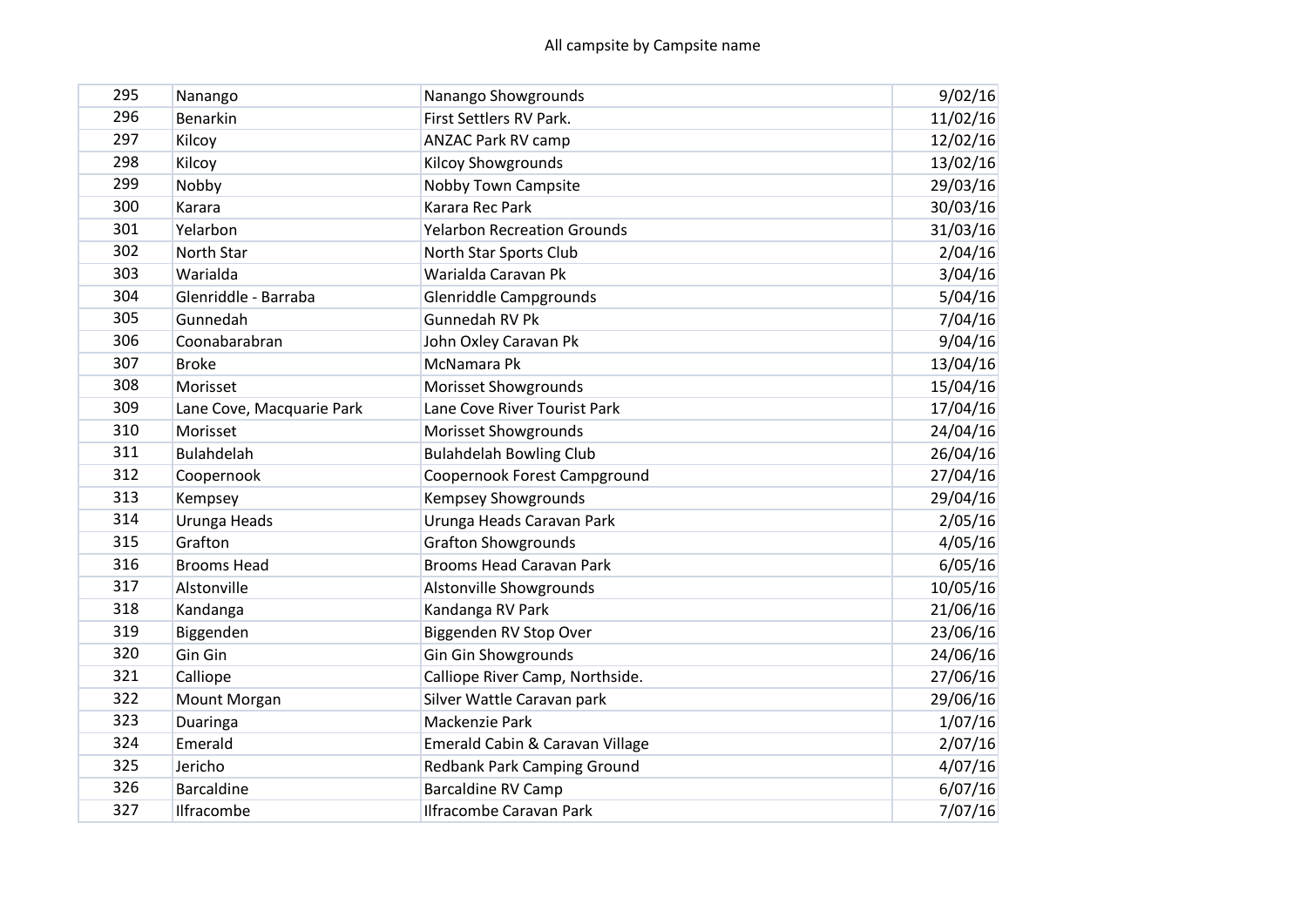| 328 | <b>Barcaldine</b>         |                                                                  |                     |
|-----|---------------------------|------------------------------------------------------------------|---------------------|
| 329 | <b>Blackall</b>           | <b>Barcaldine Showgrounds</b><br><b>Blackall River Rest Area</b> | 9/07/16<br>11/07/16 |
| 330 | Tambo                     |                                                                  |                     |
| 331 |                           | Tambo Mill Motel and Caravan pak                                 | 13/07/16            |
|     | Augathella                | <b>Riverside Park</b>                                            | 19/07/16            |
| 332 | Morven                    | <b>Morven Recreation Grounds</b>                                 | 20/07/16            |
| 333 | Mitchell                  | Major Mitchell Caravan Pk                                        | 22/07/16            |
| 334 | Mitchell                  | Neil Turner Weir                                                 | 24/07/16            |
| 335 | Wallumbilla               | Showgrounds                                                      | 26/07/16            |
| 336 | Yuleba                    | Judds lagoon                                                     | 28/07/16            |
| 337 | Condamine                 | Condamine River Caravan Pk                                       | 30/07/16            |
| 338 | Dalby                     | <b>Bowenville Reserve</b>                                        | 1/08/16             |
| 339 | <b>Crows Nest</b>         | Crows Nest Caravan park                                          | 3/08/16             |
| 340 | Nobby                     | <b>Nobby Town Campsite</b>                                       | 16/09/16            |
| 341 | Karara                    | Karara recreation grounds                                        | 17/09/16            |
| 342 | Yelarbon                  | <b>Yelarbon Recreation Grounds</b>                               | 18/09/16            |
| 343 | Warialda                  | Warialda Caravan Park                                            | 20/09/16            |
| 344 | Glenriddle                | <b>Glenriddle Recreation Grounds</b>                             | 22/09/16            |
| 345 | Tamworth                  | <b>Tamworth North Tourist Park</b>                               | 25/09/16            |
| 346 | Wallabadah                | <b>First Fleet Memorial Gardens Camp</b>                         | 27/09/16            |
| 347 | Muswellbrook              | Muswellbrook Showgrounds                                         | 29/09/16            |
| 348 | Lane Cove, Macquarie Park | Lane Cove River Tourist Park                                     | 1/10/16             |
| 349 | Morisset                  | Morisset Showgrounds                                             | 9/10/16             |
| 350 | <b>Bulahdelah</b>         | <b>Buledelah Shwogrounds</b>                                     | 11/10/16            |
| 351 | Coopernook                | Coopernook Forest Campground                                     | 16/10/16            |
| 352 | Kendall                   | Kendall Showgrounds                                              | 18/10/16            |
| 353 | Kempsey                   | Kempsey Showgrounds                                              | 24/10/16            |
| 354 | Urunga                    | Urunga Waters Tourist Park                                       | 28/10/16            |
| 355 | Grafton                   | <b>Grafton Gateway Tourist park</b>                              | 30/10/16            |
| 356 | Braemar Park (Casino)     | <b>Braemar Park Camp</b>                                         | 6/11/16             |
| 357 | Kingscliff North          | Kingscliff North Holiday park                                    | 7/11/16             |
| 358 | Murwillumbah              | Murwillumbah Showgrounds                                         | 2/12/16             |
| 359 | Maclean                   | <b>Maclean Showgrounds</b>                                       | 4/12/16             |
| 360 | Urunga                    | Urunga Waters Tourist Park                                       | 7/12/16             |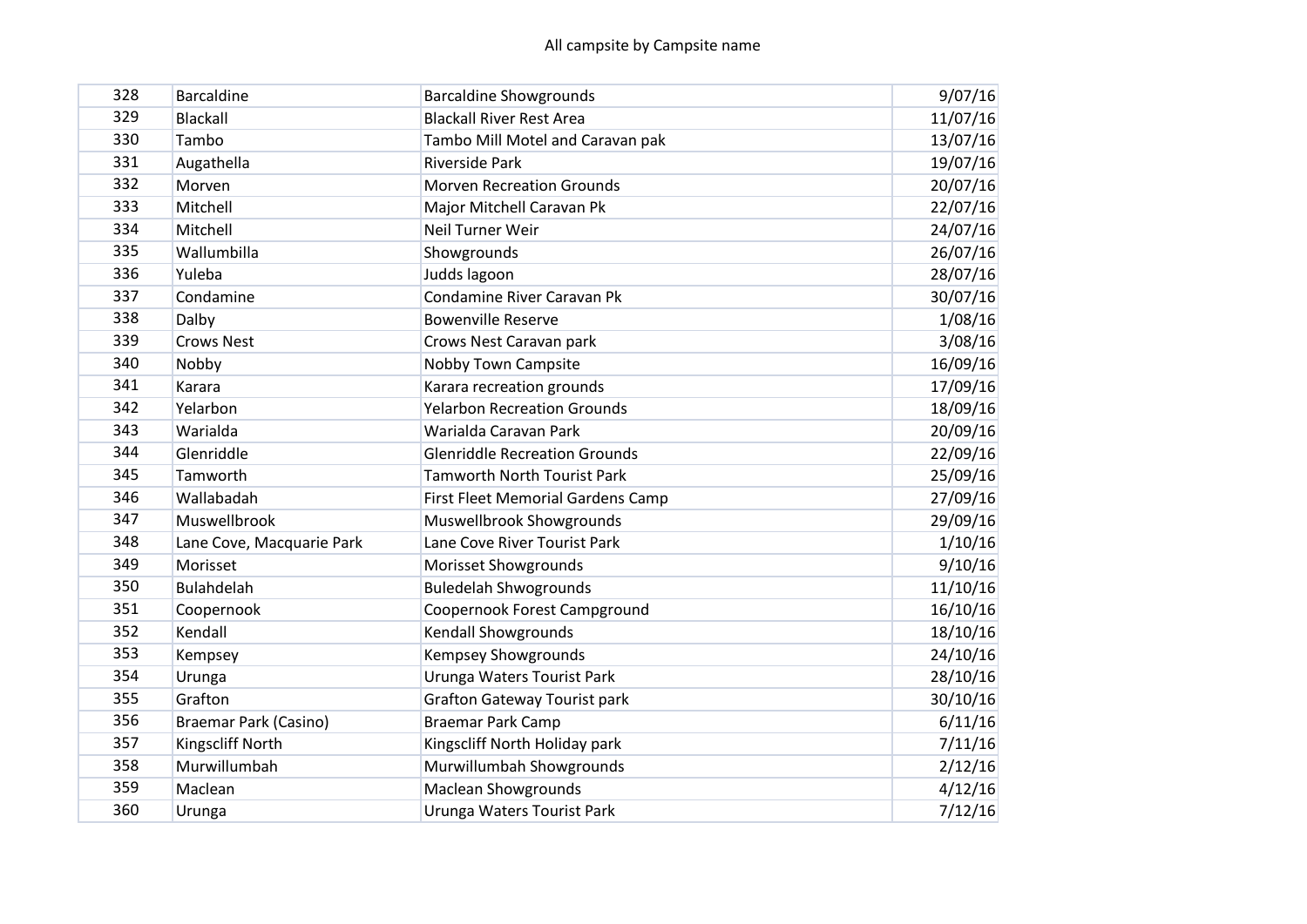| 361 | Kempsey                   | <b>Kempsey Showgrounds</b>               | 10/12/16 |
|-----|---------------------------|------------------------------------------|----------|
| 362 | Kendall                   | <b>Kendall Showgrounds</b>               | 12/12/16 |
| 363 | <b>Bulahdelah</b>         | <b>Bulahdelah Show Grounds</b>           | 17/12/16 |
| 364 | Morisett                  | Morisett Showgrounds                     | 19/12/16 |
| 365 | Lane Cove, Macquarie Park | Lane Cove River Tourist Park             | 21/12/16 |
| 366 | Singleton                 | Singleton Showgrounds                    | 28/12/16 |
| 367 | Walabadah                 | <b>First Fleet Memorial Gardens</b>      | 1/01/17  |
| 368 | Bendemeer                 | <b>Bendemeer Camping Area</b>            | 2/01/17  |
| 369 | Armidale                  | Armidale showgrounds                     | 3/01/17  |
| 370 | Guyra                     | Mother of Ducks Lagoon                   | 7/01/17  |
| 371 | Glen Innes                | Glen Innes Showground                    | 9/01/17  |
| 372 | Ashford                   | Ashford Caravan park                     | 10/01/17 |
| 373 | <b>Texas</b>              | <b>Texas Dumeresg River camp</b>         | 12/01/17 |
| 374 | Yelarbon                  | <b>Yelarbon Recreation Grounds</b>       | 13/01/17 |
| 375 | Karara                    | <b>Karara Recreation Grounds</b>         | 15/01/17 |
| 376 | Nobby                     | Nobby Campsite                           | 16/01/17 |
| 377 | Kandanga                  | Kandanga Country Club (Bowls Club)       | 7/03/17  |
| 378 | Maryborough               | Maryborough Showgrounds                  | 9/03/17  |
| 379 | Gin Gin                   | Gin Gin Rest Area                        | 11/03/17 |
| 380 | Gin Gin                   | Gin Gin Showgrounds                      | 12/03/17 |
| 381 | <b>Elliott Heads</b>      | <b>Elliott Heads Tourist Park</b>        | 14/03/17 |
| 382 | Gin Gin                   | <b>Gin Gin Showgrounds</b>               | 28/03/17 |
| 383 | Kandanga                  | Kandanga RV Camp                         | 29/03/17 |
| 384 | Nobby                     | Nobby Rest Area                          | 17/05/17 |
| 385 | Wallangarra               | Wallangarra Driver Revivor               | 19/05/17 |
| 386 | Glen Innes                | Glen Innes Showground                    | 20/05/17 |
| 387 | Delungra                  | Delungra Recreation Grounds Caravan Park | 22/05/17 |
| 388 | Glenriddle                | Glenriddle Campground                    | 23/05/17 |
| 389 | Tamworth                  | <b>Tamworth North Tourist Park</b>       | 25/05/17 |
| 390 | Wallabadah                | <b>First Fleet Rest Area</b>             | 27/05/17 |
| 391 | Singleton                 | <b>Singleton Show Grounds</b>            | 29/05/17 |
| 392 | Lane Cove, Macquarie Park | Lane Cove River Tourist Park             | 1/06/17  |
| 393 | Morisset                  | Morisset Showgrounds                     | 5/06/17  |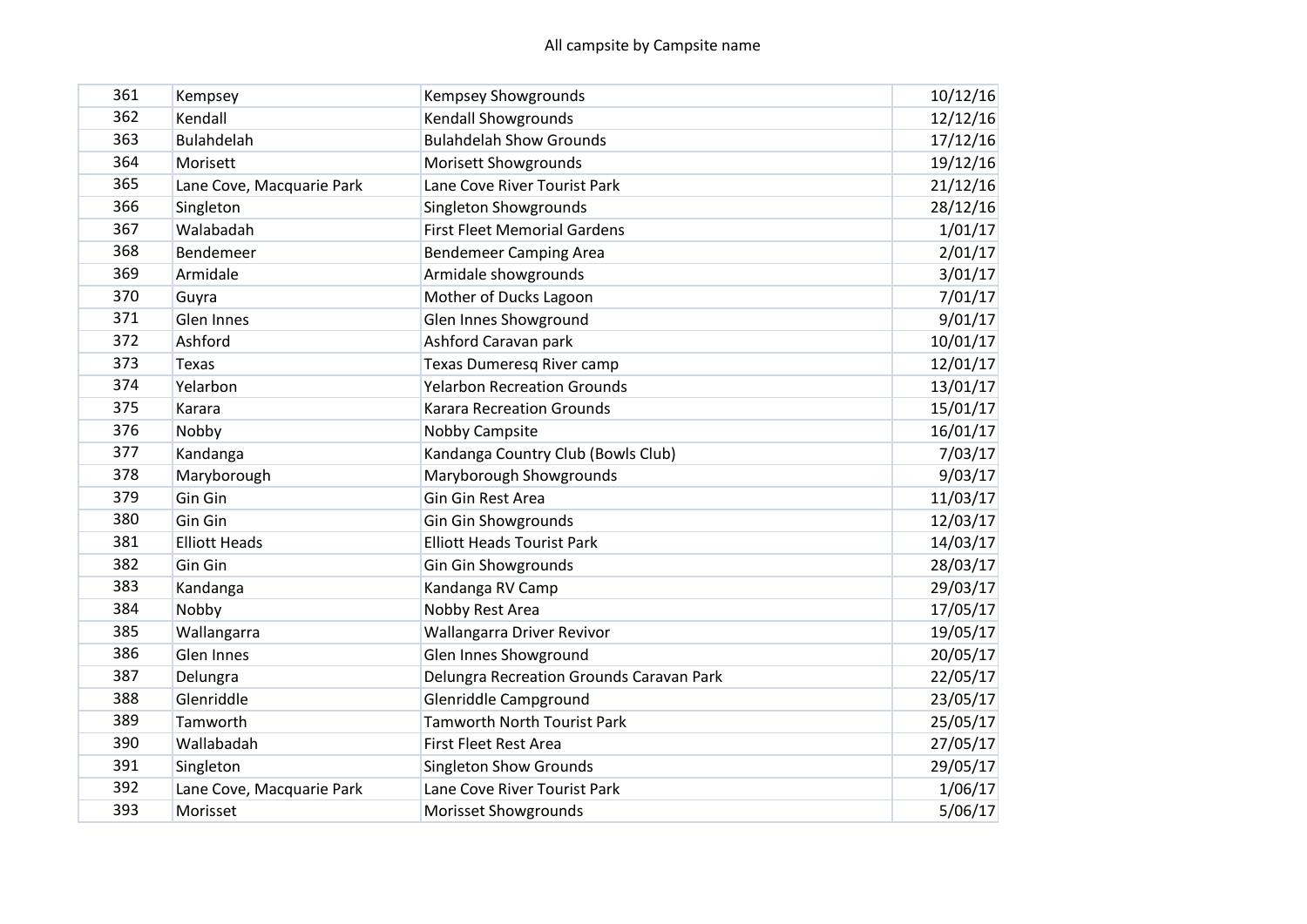| 394 | Jerry's Plains            | Jerry's Plains rec grounds            | 6/06/17  |
|-----|---------------------------|---------------------------------------|----------|
| 395 | Cassilis                  | Cassilis                              | 7/06/17  |
| 396 | Binnaway                  | <b>Pumphouse Camping Area</b>         | 9/06/17  |
| 397 | Coonabarabran             | John Oxley Caravan Park               | 11/06/17 |
| 398 | Lake Keepit               | Lake Keepit Holiday Park              | 14/06/17 |
| 399 | Glen Riddle (near Baraba) | <b>Glen Riddle Recreation Reserve</b> | 17/06/17 |
| 400 | Warialda                  | Warialda Caravan Park                 | 19/06/17 |
| 401 | Goondiwindi               | Goondiwindi Showgrounds               | 20/06/17 |
| 402 | Yelarbon                  | <b>Yelarbon Recreation Grounds</b>    | 22/06/17 |
| 403 | Karara                    | <b>Karara Recreation Grounds</b>      | 24/06/17 |
| 404 | Nobby                     | Nobby Town Park                       | 25/06/17 |
| 405 | Benarkin                  | <b>First Settlers Park</b>            | 8/08/17  |
| 406 | Wondai                    | Wondai Showgrounds                    | 10/08/17 |
| 407 | Boondooma                 | Boondooma Homestead                   | 12/08/17 |
| 408 | Eidsvold                  | <b>Eidsvold Showgrounds</b>           | 14/08/17 |
| 409 | Monto                     | Monto RV Camp                         | 16/08/17 |
| 410 | Biloela                   | Biloela Heritage ParkRV park          | 17/08/17 |
| 411 | Calliope                  | <b>Calliope River North Camp</b>      | 19/08/17 |
| 412 | Rockhampton               | Parkhurst Motel & Caravan Park        | 21/08/17 |
| 413 | Duaringa                  | Mackenzie Park Campground             | 26/08/17 |
| 414 | <b>Baralaba</b>           | <b>Neville Hewitt Weir</b>            | 27/08/17 |
| 415 | Theordore                 | Rec grounds (Showgrounds)             | 28/08/17 |
| 416 | Eidsvold                  | <b>Eidsvold Showgrounds</b>           | 30/08/17 |
| 417 | Biggenden                 | Mountain View Caravan Park            | 31/08/17 |
| 418 | <b>Elliot Heads</b>       | <b>Elliot Heads Tourist park</b>      | 2/09/17  |
| 419 | Maryborough               | Maryborough Showgrounds               | 9/09/17  |
| 420 | Kandanga                  | Kandanga RV Park                      | 10/09/17 |
| 421 | Clontarf                  | <b>Bells Caravan Park</b>             | 9/12/17  |
| 422 | <b>Blackbutt</b>          | <b>Blackbutt Showgrounds</b>          | 8/03/18  |
| 423 | Wooroolin                 | <b>Wooroolin Rest Area</b>            | 10/03/18 |
| 424 | Biggenden                 | Biggenden RV Stop Over                | 12/03/18 |
| 425 | <b>Elliot Heads</b>       | <b>Elliott Heads Tourist Park</b>     | 13/03/18 |
| 426 | Gin Gin                   | <b>Gin Gin Showgrounds</b>            | 20/03/18 |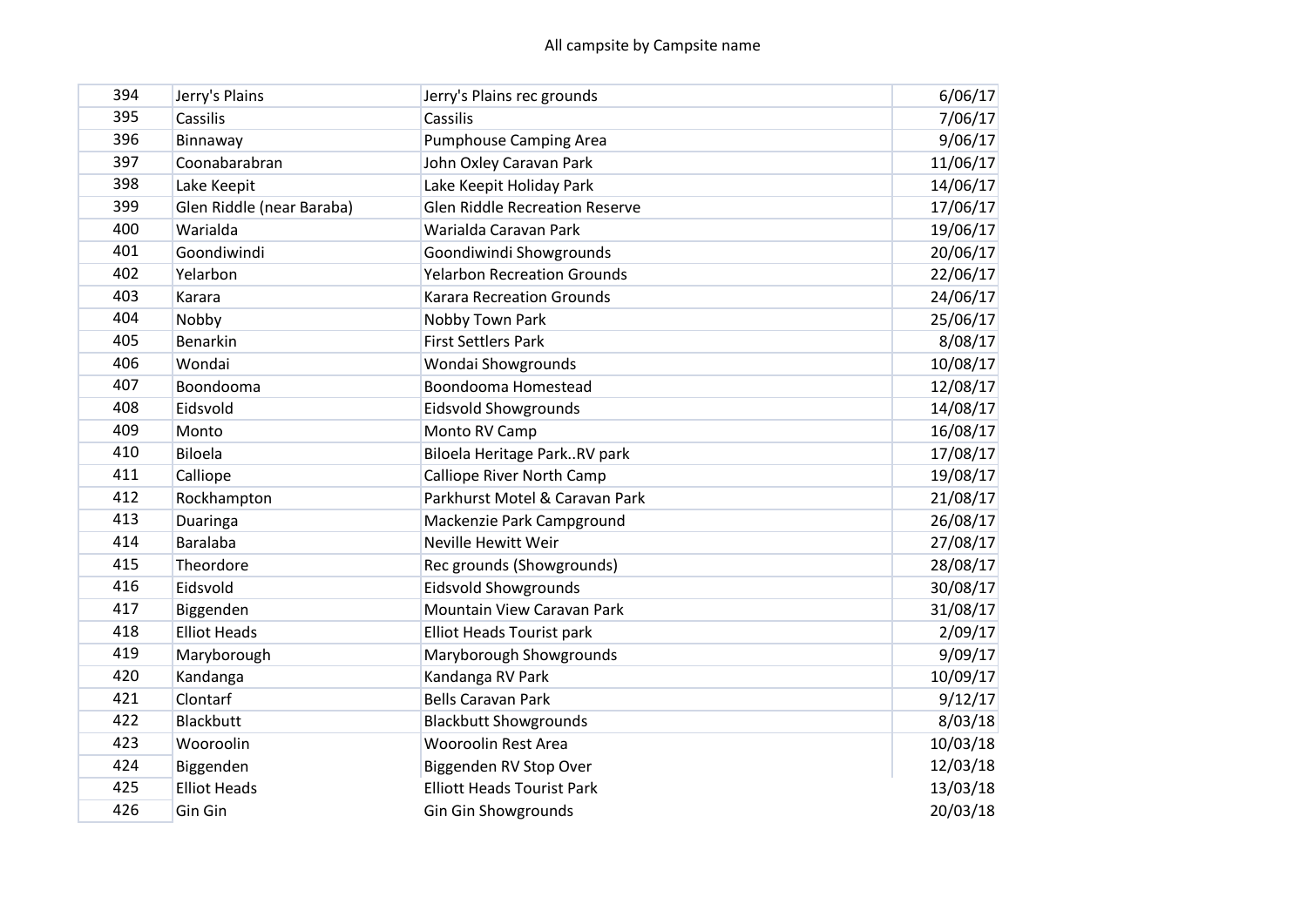| 427 | Biggenden              | Biggenden RV Stop Over                                     | 22/03/18 |
|-----|------------------------|------------------------------------------------------------|----------|
| 428 | <b>Blackbutt</b>       | <b>Blackbutt Showgrounds</b>                               | 23/03/18 |
| 429 | Tairo                  | Tairo Petrie Park RV camp                                  | 29/05/18 |
| 430 | Maryborough            | Maryborough Showgrounds                                    | 30/05/18 |
| 431 | Gin Gin                | Gin Gin Free RV camp                                       | 1/06/18  |
| 432 | Calliope               | Calliope North Free Camp                                   | 2/06/18  |
| 433 | Marlborough            | Motel & Van Park                                           | 3/06/18  |
| 434 | Mackay                 | Premier Caravan Park                                       | 4/06/18  |
| 435 | Bowen                  | Bowen Holiday Park                                         | 6/06/18  |
| 436 | Townsville             | Coral Coast Caravan Park                                   | 9/06/18  |
| 437 | Cardwell               | Beachcombers Caravan Park                                  | 11/06/18 |
| 438 | Mareeba                | Kerribee Park                                              | 12/06/18 |
| 439 | Lakeland               | Lakeland Caravan Park                                      | 13/06/18 |
| 440 | Cooktown               | Cooktown Caravan Park                                      | 14/06/18 |
| 452 | Rubyvale               | Rubyvale Caravan Park                                      | 17/06/18 |
| 441 | Mt Carbine             | Mt Carbine Caravan Park                                    | 19/06/18 |
| 442 | Newell Beach           | Newell Beach Caravan Park                                  | 20/06/18 |
| 443 | Yungaburra             | Yungaburra Tourist Park                                    | 22/06/18 |
| 470 | Toogoolawah            | Toogoolawah Showgrounds                                    | 28/06/18 |
| 444 | Cardwell               | Beachcombers Caravan Park                                  | 29/06/18 |
| 445 | Townsville             | Coral Coast Caravan Park                                   | 30/06/18 |
| 446 | <b>Charters Towers</b> | Dalrymple Tourist Park                                     | 4/07/18  |
| 447 | Pentland               | Pentland Hotel RV camp                                     | 8/07/18  |
| 448 | Hughenden              | Alan Terry Tourist Park                                    | 9/07/18  |
| 449 | Pentland               | Pentland Hotel RV camp                                     | 12/07/18 |
| 450 | <b>Charters Towers</b> | Dalrymple Tourist Park                                     | 13/07/18 |
| 451 | Belyando               | Gravel Pit 31km south of town on Gregory development road. | 16/07/18 |
| 453 | Jericho                | Redbank Free Camp                                          | 20/07/18 |
| 454 | <b>Barcaldine</b>      | <b>Barcaldine Showgrounds</b>                              | 23/07/18 |
| 455 | <b>Blackall</b>        | <b>Blackall River Rest Area</b>                            | 26/07/18 |
| 456 | Tambo                  | Tambo Caravan Park                                         | 28/07/18 |
| 457 | Augathella             | Augathella RV Camp                                         | 30/07/18 |
| 458 | Charleville            | Cobb and Co Caravan Park                                   | 1/08/18  |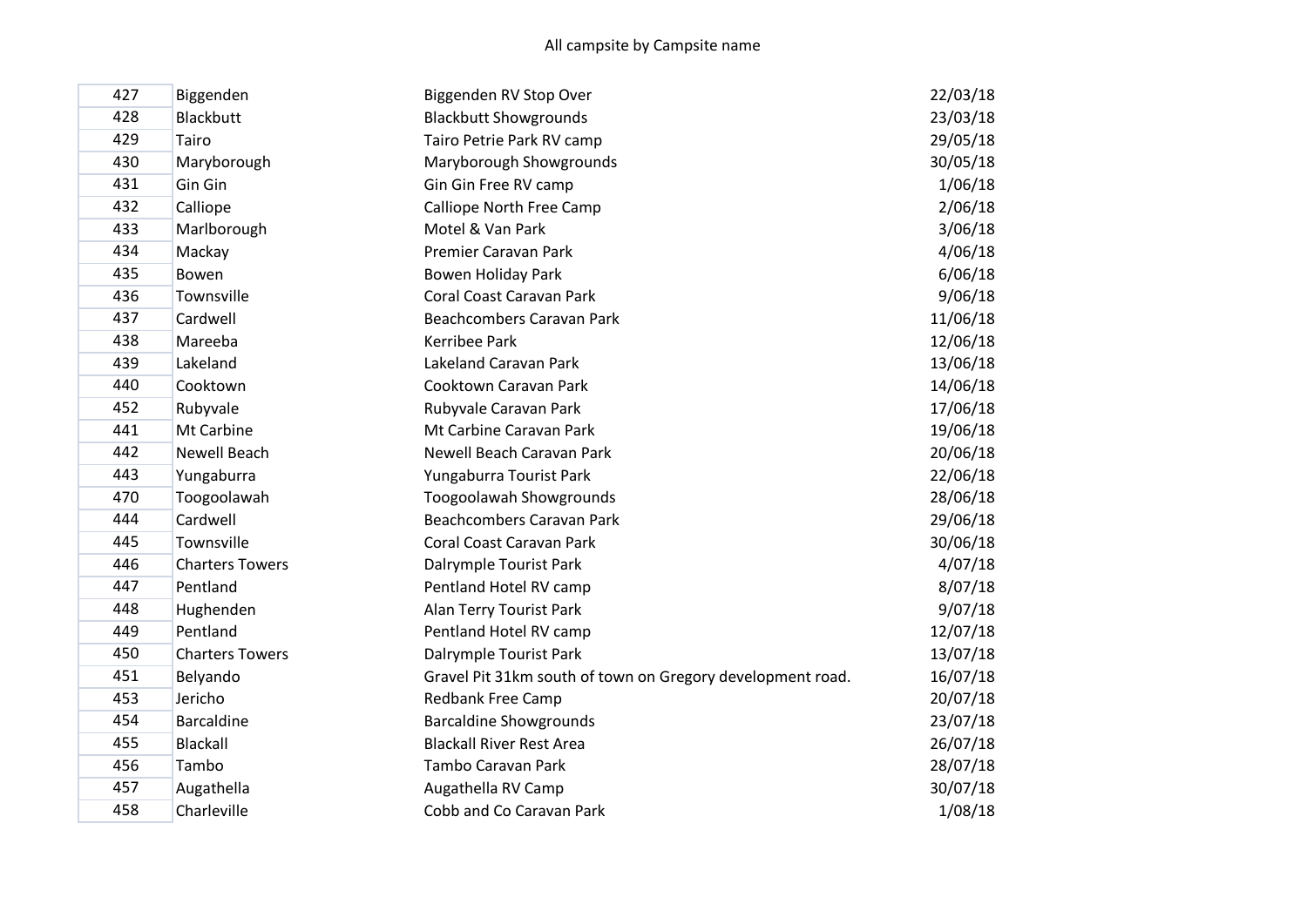| 459 | Morven                  | <b>Morven Recreation Grounds</b>   | 4/08/18  |
|-----|-------------------------|------------------------------------|----------|
| 460 | Mitchell                | Major Mitchell Caravan Pk          | 6/08/18  |
| 461 | Wallumbilla             | Wallumbilla Showgrounds            | 9/08/18  |
| 462 | Possum Park, near Miles | Possum Park                        | 12/08/18 |
| 463 | Theodore                | <b>Theodore Recreation Grounds</b> | 14/08/18 |
| 464 | Cania Gorge             | Cania Gorge Caravan & Tourist Pk   | 16/08/18 |
| 465 | Eidsvold                | <b>Eidsvold Showgrounds</b>        | 18/08/18 |
| 466 | Lake Wurumba            | Lake Wurumba Caravan Park          | 20/08/18 |
| 467 | Eidsvold                | Eidsvold Showgrounds               | 22/08/18 |
| 468 | Gayndah                 | <b>Riverview Caravan Park</b>      | 24/08/18 |
| 469 | Lake Barambah           | Yallakool Rec' Park                | 26/08/18 |
| 471 | <b>Evans Head</b>       | <b>Reflections Tourist Park</b>    | 30/10/18 |
| 472 | Iluka                   | Clarence Heads Caravan Park        | 6/11/18  |
| 473 | Murwillumbah            | Murwillumbah Showgrounds           | 12/11/18 |
| 474 | Jacobs Well             | Jacobs Well Tourist Park           | 15/02/19 |
| 475 | <b>Crows Nest</b>       | Crows Nest Caravan park            | 29/03/19 |
| 476 | Laidley                 | Laidley Showgrounds                | 1/05/19  |
| 477 | Nobby                   | Nobby Free Camp                    | 22/10/19 |
| 478 | Dalby                   | Pioneer Village Caravan Park       | 25/10/19 |
| 479 | Lake Barambah           | Barambah Bush Camp                 | 26/10/19 |
| 480 | Biggenden               | Biggenden RV Stop Over             | 28/10/19 |
| 481 | <b>Elliott Heads</b>    | <b>Elliott Heads Tourist Park</b>  | 29/10/19 |
| 482 | Biggenden               | Mountain View Caravan Park         | 5/11/19  |
| 483 | Lake Barambah           | Barambah Bush Camp                 | 7/11/19  |
| 484 | <b>Blackbutt</b>        | <b>Blackbutt Showgrounds</b>       | 9/11/19  |
| 485 | Benarkin                | <b>First Settlers Park</b>         | 16/07/20 |
| 486 | Wooroolin               | <b>Wooroolin Rest Area</b>         | 17/07/20 |
| 487 | Biggenden               | Biggenden RV Stop Over             | 19/07/20 |
| 488 | Maryborough             | Maryborough Showgrounds            | 21/07/20 |
| 489 | Gin Gin                 | Gin Gin Showgrounds                | 23/07/20 |
| 490 | Lake Awoonga            | Lake Awoonga Caravan Park          | 27/07/20 |
| 491 | Goovigen                | Goovigen Showgrounds               | 3/08/20  |
| 492 | Duaringa                | Mackenzie Park                     | 5/08/20  |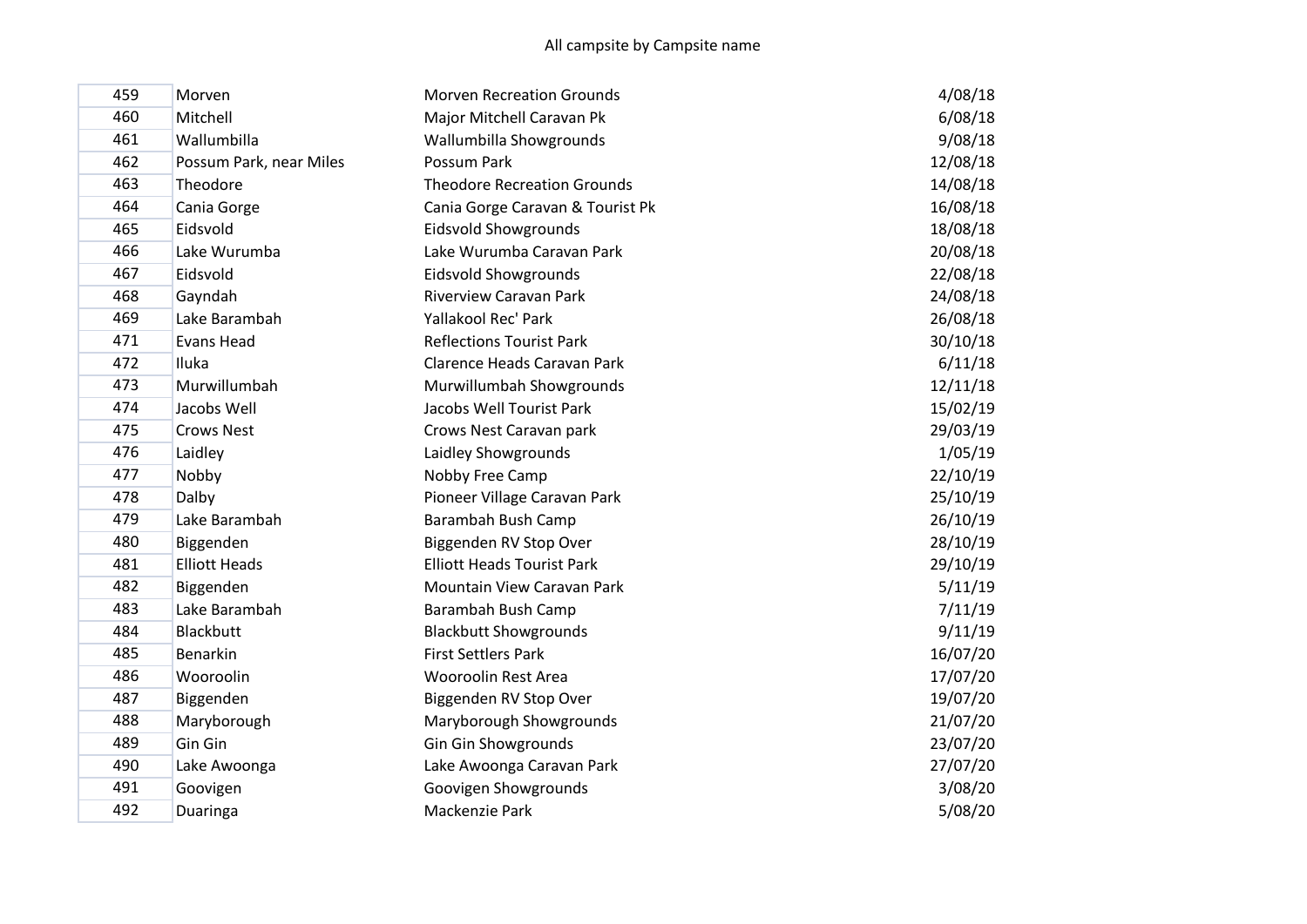| 493 | Emerald                | Emerald Cabin & Caravan Village    | 7/08/20  |
|-----|------------------------|------------------------------------|----------|
| 494 | Bogantungan            | Bogantungan Free Camp              | 11/08/20 |
| 495 | Jericho                | Jericho Showgrounds                | 12/08/20 |
| 496 | <b>Barcaldine</b>      | <b>Barcaldine Tourist Park</b>     | 14/08/20 |
| 497 | Ilfracombe             | <b>Ilfracombe Caravan Park</b>     | 16/08/20 |
| 498 | Isisford               | Oma Waterhole                      | 18/08/20 |
| 499 | Blackall               | <b>Blackall Caravan Park</b>       | 20/08/20 |
| 500 | Augathella             | Augathella RV Camp                 | 23/08/20 |
| 501 | Mitchell               | Major Mitchell Caravan Pk          | 26/08/20 |
| 502 | Surat                  | Fishermans Park RV Camp            | 28/08/20 |
| 503 | St George              | River Gum Caravan Park             | 30/08/20 |
| 521 | Meandarra              | <b>Brigalow Lagoon</b>             | 31/08/20 |
| 504 | Nindigully             | <b>Nindigully Hotel</b>            | 1/09/20  |
| 505 | Goondiwindi            | Goondiwindi Showgrounds            | 2/09/20  |
| 506 | Yelarbon               | <b>Yelarbon Recreation Grounds</b> | 5/09/20  |
| 507 | Nobby                  | Nobby Free Camp                    | 7/09/20  |
| 508 | Wooroolin              | <b>Wooroolin Rest Area</b>         | 27/04/21 |
| 509 | Maryborough            | Maryborough Showgrounds            | 28/04/21 |
| 510 | Gin Gin                | Gin Gin Free RV camp               | 1/05/21  |
| 511 | <b>Elliott Heads</b>   | <b>Elliott Heads Tourist Park</b>  | 3/05/21  |
| 512 | Gin Gin                | Gin Gin Free RV camp               | 10/05/21 |
| 513 | Biggenden              | Biggenden RV Stop Over             | 11/05/21 |
| 514 | Mundubbera             | Mundubbera Showgrounds             | 12/05/21 |
| 515 | Wooroolin              | <b>Wooroolin Rest Area</b>         | 14/05/21 |
| 516 | Nanango                | Nanango Free Camp                  | 15/05/21 |
| 517 | Moore                  | Moore Free Camp                    | 16/05/21 |
| 518 | <b>Brisbane</b>        | <b>Brisbane Gateway Resort</b>     | 31/05/21 |
| 519 | Bowenville, near Dalby | Bowenville Reserve.                | 27/08/21 |
| 520 | Chinchilla             | Reuben Lagoons                     | 28/08/21 |
| 522 | Chinchilla             | Chinchilla Showgrounds             | 2/09/21  |
| 523 | Jandowae               | Jandowae Showgrounds               | 4/09/21  |
| 524 | Lake Broadwater        | Near Dalby                         | 6/09/21  |
| 525 | Nobby                  | Nobby Free Camp                    | 9/09/21  |